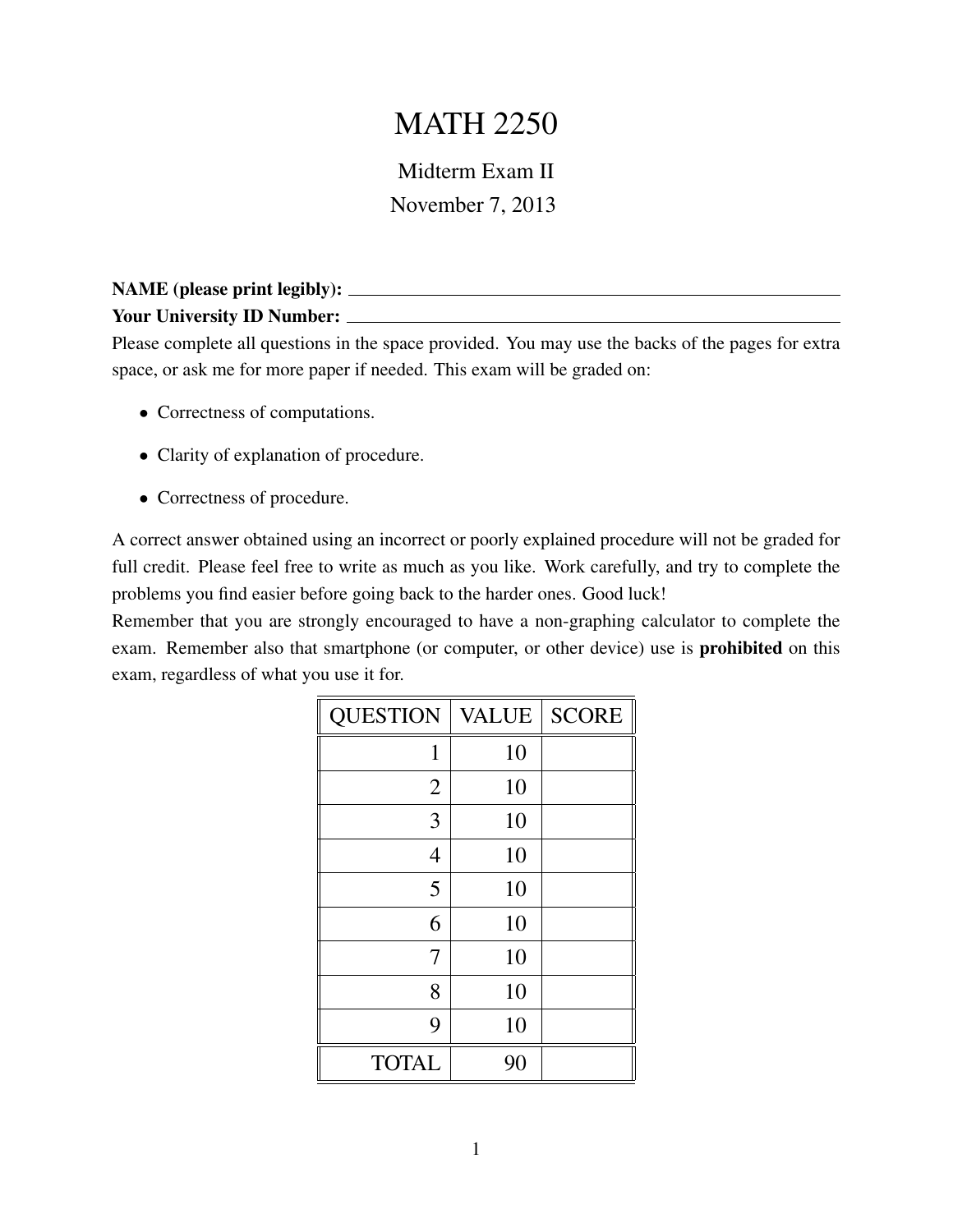1. (10 points) Find the derivatives:

$$
\frac{d}{dx}\arcsin(4x) =
$$

$$
\frac{d}{dx}\arctan(2x+3) =
$$

2. (10 points) A NASCAR mechanic is reboring the 6 in deep cylinder of a racing engine using a milling machine which increases the diameter of the cylinder by 0.001 inches every 3 minutes. How fast is the total volume of the cylinder increasing when the radius of the cylinder is 3.5 inches?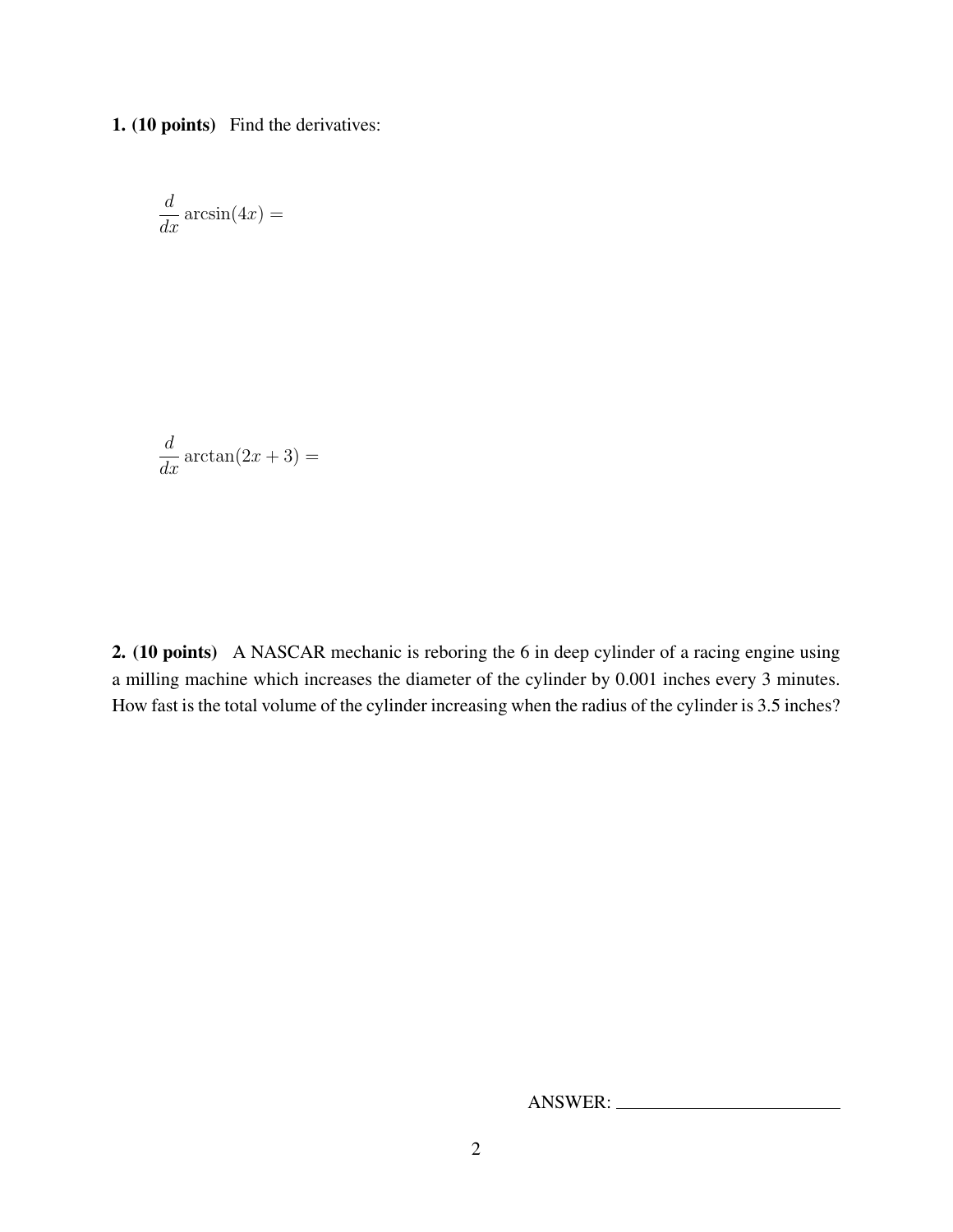## 3. (10 points)



A surveyor estimates the height of a tall tree by measuring the distance from the base of the tree to her transit level with a tape (marked as distance "A" on the diagram), and measuring the angle  $\theta$ required to point the level at the top of the tree (this angle shown as the yellow triangle).

Suppose that the distance A is (exactly) 40 feet and the transit measures an angle of 75 degrees  $\pm 1$ degree.

• Use trigonometry to compute the measured height of the tree if the angle is exactly 75 degrees.

ANSWER:

• *Use linear approximation* to estimate the error in the measurement of the height of the tree caused by the  $\pm 1$  degree accuracy of the transit.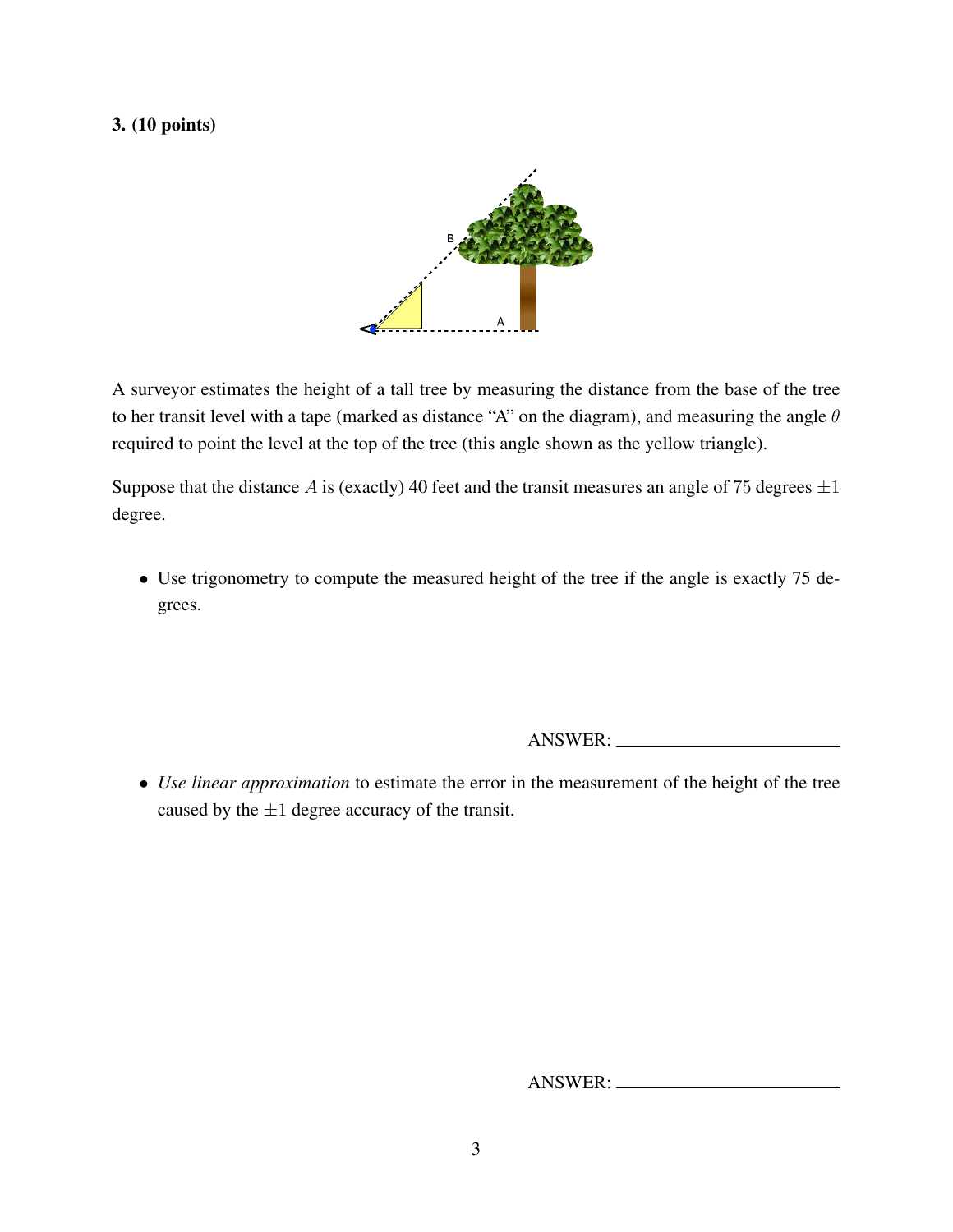4. (10 points) Find the absolute maximum and minimum values of the function

 $f(x) = xe^{-x}$ , on the interval [-2, 2].

ANSWER:

**5.** (10 points) A function  $f(x)$  has

- $f'(x) > 0$  on  $(1, 5]$
- $f'(x) = 0$  at  $x = 1$
- $f'(x) < 0$  on  $[0, 1)$

Is the critical point at  $x = 1$  a local *max* for  $f(x)$ , a local *min* for  $f(x)$  or *neither*? Why?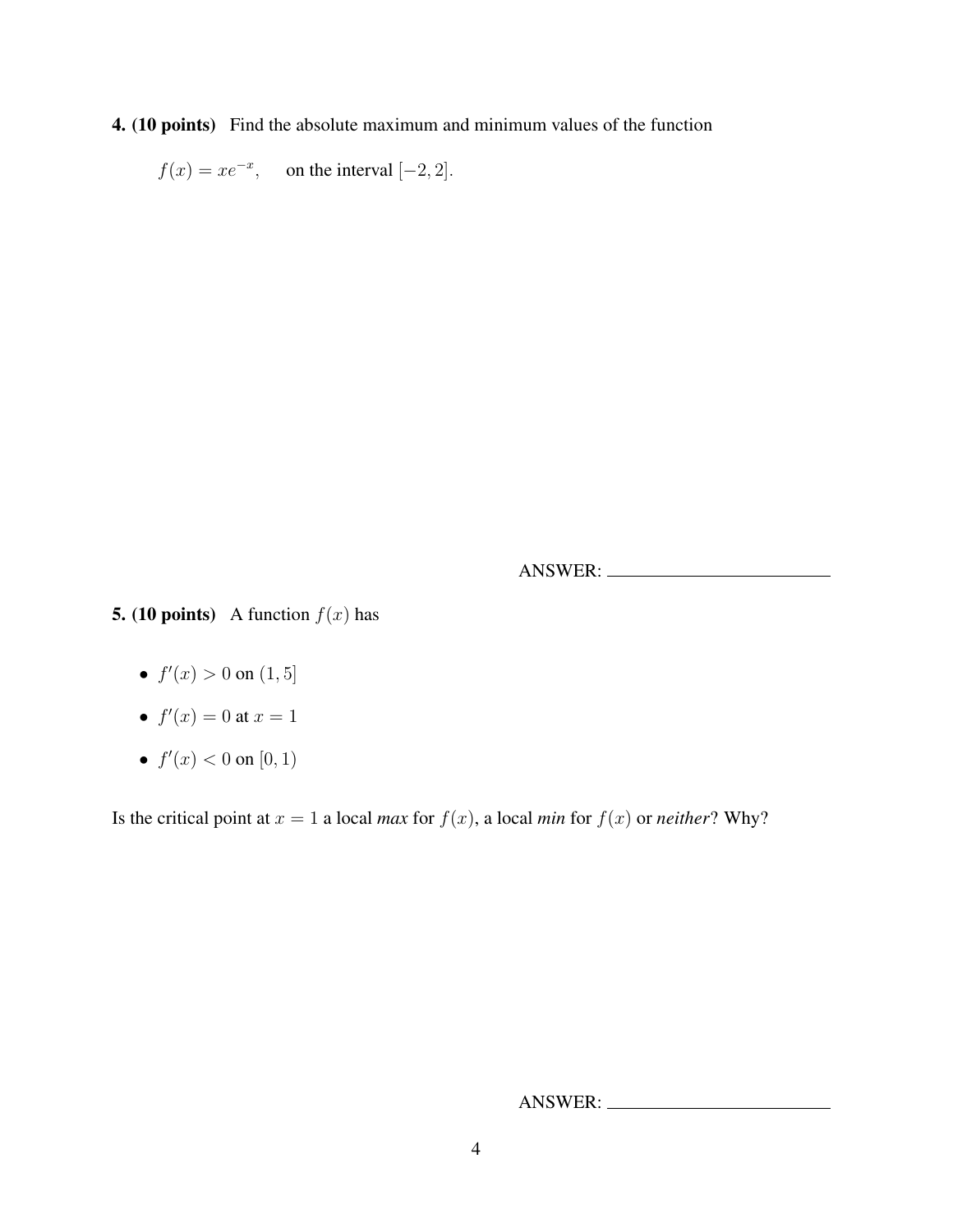6. (10 points) Your job is to manage the inventory of beige paint at the UGA physical plant warehouse. You know the following facts. The university uses 250 gallons of beige paint per week. The cost of each gallon is \$25. It costs the university \$2 to store a gallon of paint for one week. It costs the university \$50 to have an order of paint (of any size) shipped to the warehouse. When supplies of paint run low, you place an order for  $q$  gallons of paint.

It turns out that the average cost per week of buying, shipping, and holding paint is given in terms of the order size  $q$  by the equation:

$$
A(q) = \underbrace{\$25 \times 250}_{\text{to buy paint}} + \underbrace{\$50 \times \frac{250}{q}}_{\text{to ship 250/q orders of paint to UGA}}
$$
 + 
$$
\underbrace{\$2 \times \frac{q}{2}}_{\text{to hold an average of q/2 gallons of paint until they are used}}
$$
.

What value for q minimizes the total (average) cost  $A(q)$  of buying, shipping, and holding paint?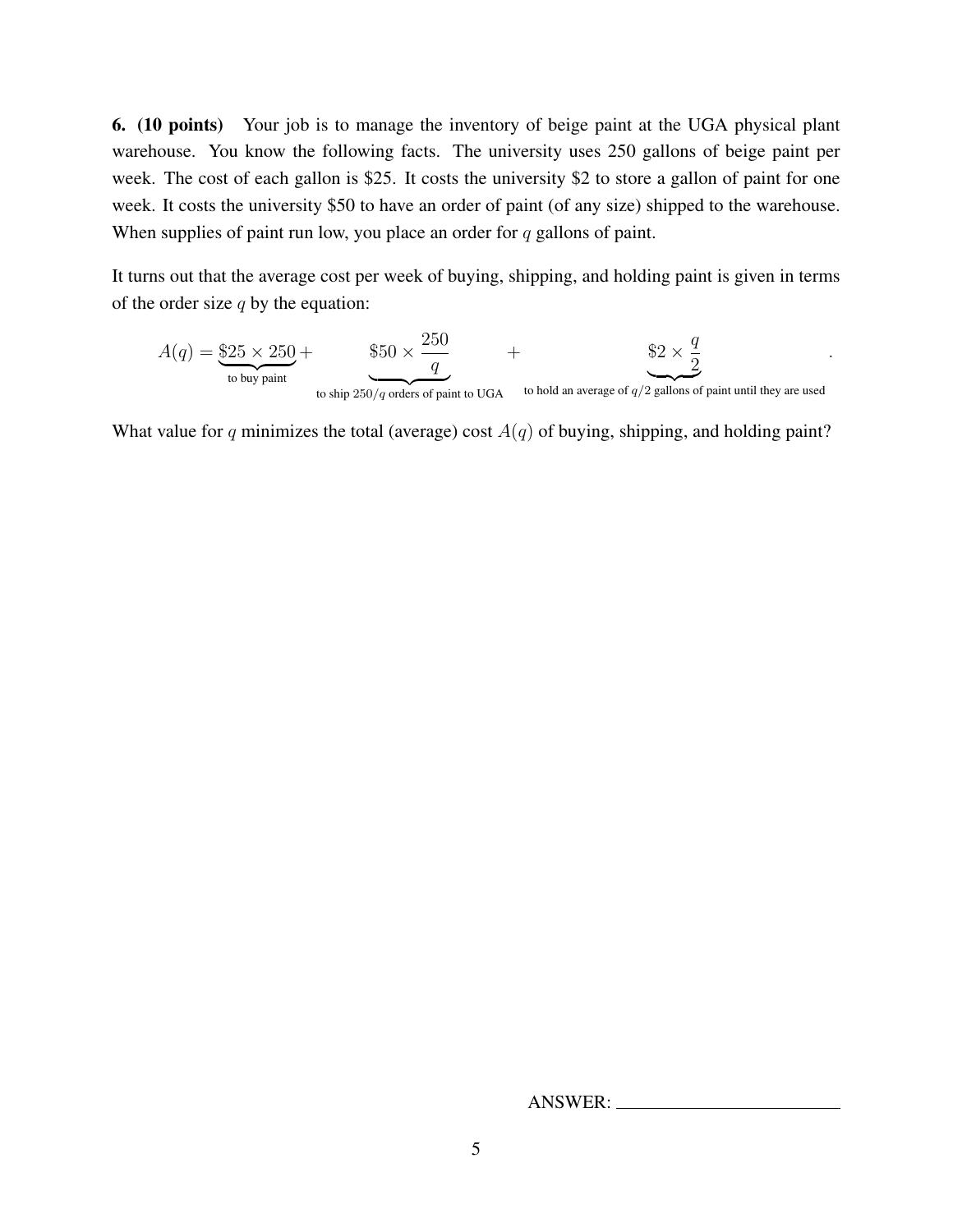7. (10 points) Use L'Hôspital's Rule to find the limit

$$
\lim_{x \to 0} \frac{\sin x - x}{x^3} =
$$

ANSWER:

8. (10 points) Find the antiderivative

$$
\int 3\cos 5x\,dx =
$$